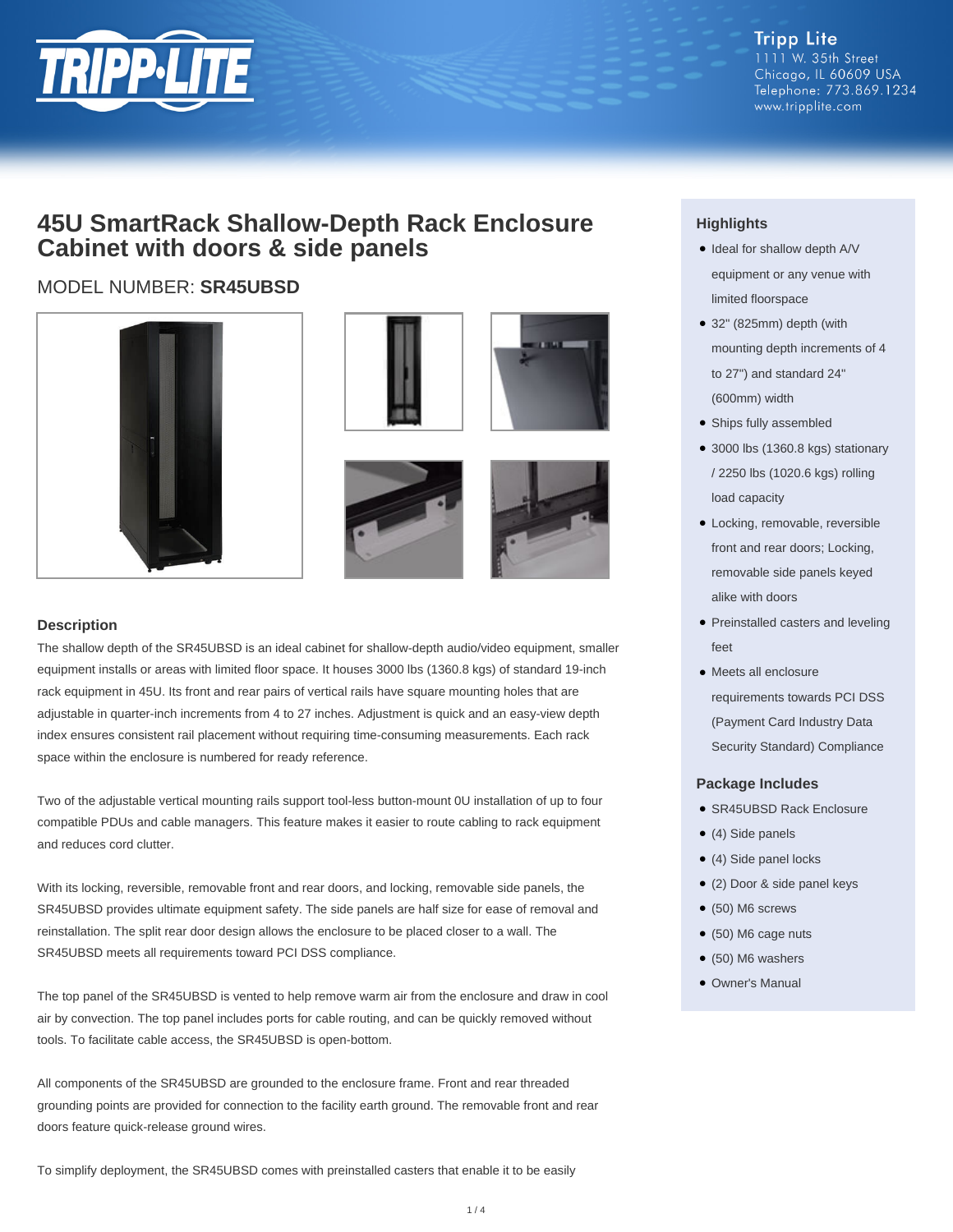

maneuvered into the desired location, where it can be secured by adjusting the preinstalled levelers. Note: the casters are intended for minor position adjustments and are not designed for moving the enclosure over long distances.

The SR45UBSD comes with a 5-year product warranty. As part of the SmartRack family, the SR45UBSD is compatible with Tripp Lite's extensive range of rackmount accessories, enabling you to customize your solution to meet any requirement.

#### **Features**

- Shallow depth enclosure is perfect for shallow-depth audio/video equipment, smaller equipment installs or areas with limited floor space.
- Ships fully assembled for rapid deployment and roll into place on pre-installed casters, allowing the enclosures to be pre-configured and rolled to the final installation location. Casters are removable.
- Front and rear sets of equipment mounting rails adjust in 1/4" increments. Adjustment is quick and convenient. The easy-view depth index ensures consistent rail placement without requiring timeconsuming measurements.
- Toolless accessory mounting rails (2 rails per enclosure) include slots for quick installation of compatible PDUs and vertical cable managers. Mounting slots are arranged in an industry-standard pattern compatible with a wide variety of accessories. Each rail can accommodate two vertical PDUs or cable managers side-by-side (four items per enclosure).
- Enclosure includes mounting hardware of 50 pieces of M6 cage nuts and 50 pieces of M6 screws
- Textured powder coat finish for tough resistance to environmental concerns such as deployment in warehouses.
- Massive front to rear ventilation capacity. 65+% open space in door perforation pattern meets or exceeds server manufacturer requirements.
- Maximum usable internal depth of 27 inches (front to rear rail).
- Weight ratings of 3000 lbs (1360.8 kgs) stationary and 2250 lbs (1020.6 kgs) rolling.
- Front door is locking, reversible and removable.
- Rear doors are locking and reversible. Split rear door design reduces clearance requirements for service entry allowing the enclosure to be placed closer to a wall.
- Locking removable side panels are 'half size' to make them smaller and lighter improving ease of installation and servicing. Two side panels per side (4 panels total). Side panels are keyed alike to the front and rear doors.
- Built in baying tabs allow enclosures to be combined securely in rows. Center-to-center width can be set at 600mm or 24" to match standard data center floor tiles.
- Leveling feet extend to allow enclosure to be positioned on uneven floors. Levelers are removable.
- Convenient grounding system. All components are grounded to the enclosure frame which includes multiple connections for facility ground. Front and rear doors include quick-release ground wires.
- Open bottom for cable access.
- Top panel has generous cable access holes. Panel can be removed toollessly in seconds without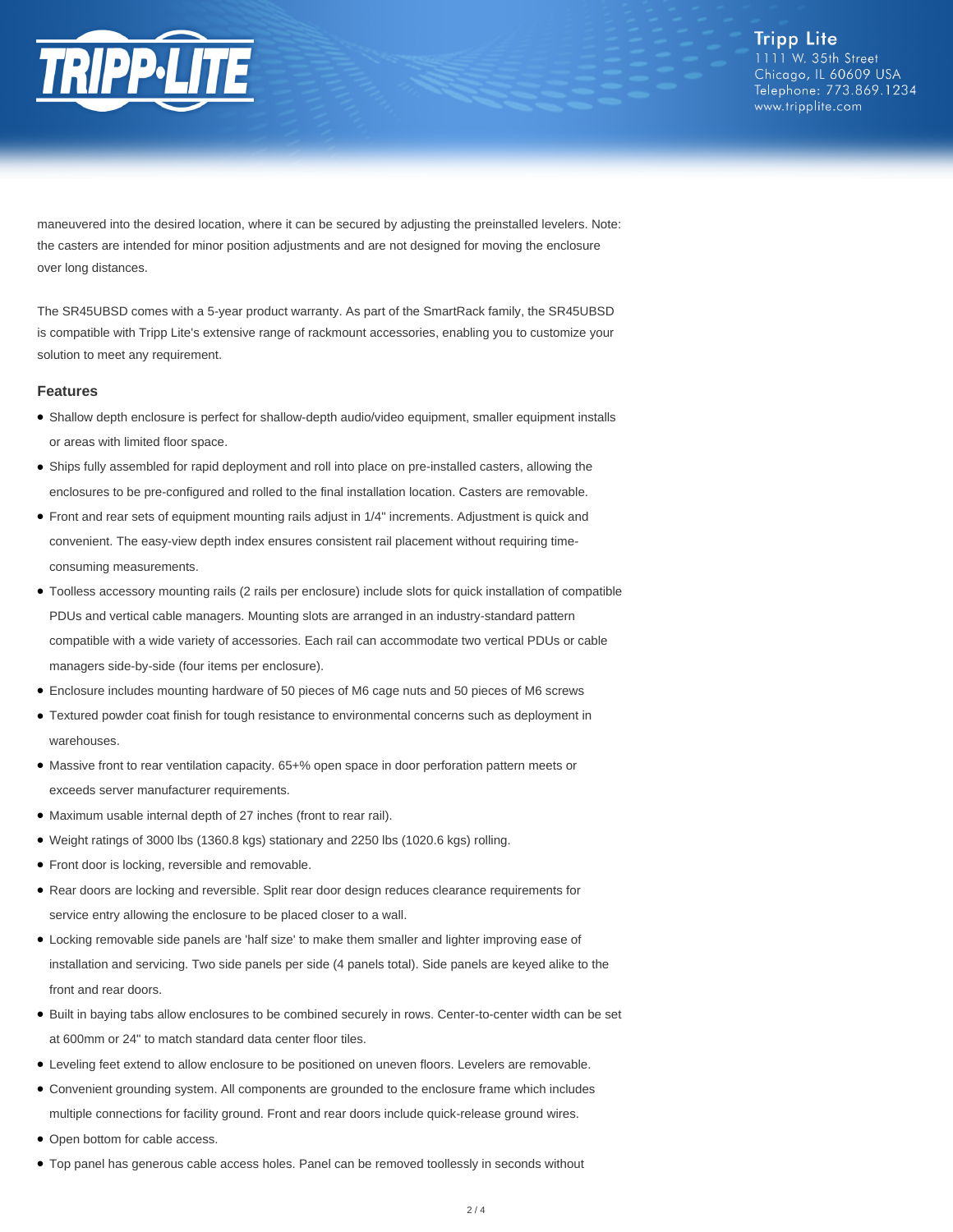

having to disconnect cables first.

- Included stabilizing brackets are used for shipment and can be reattached at the bottom of the enclosure frame on the inside or outside of the rack.
- Compatibility with airflow optimization accessories as well as cable management accessories.
- Meets all enclosure requirements towards PCI DSS (Payment Card Industry Data Security Standard) Compliance.

# **Specifications**

| <b>OVERVIEW</b>                 |                                  |
|---------------------------------|----------------------------------|
| <b>UPC Code</b>                 | 037332174895                     |
| <b>Device Compatibility</b>     | Patch Panel; Network Switch; UPS |
| Rack Type                       | Enclosure                        |
| <b>PHYSICAL</b>                 |                                  |
| Color                           | <b>Black</b>                     |
| Factory Preset Rack Depth (in.) | 19.25                            |
| Factory Preset Rack Depth (cm)  | 48.9                             |
| Factory Preset Rack Depth (mm)  | 489                              |
| Maximum Device Depth (cm)       | 68.58                            |
| Maximum Device Depth (in.)      | 27                               |
| Maximum Device Depth (mm)       | 686                              |
| Minimum Device Depth (cm)       | 10.16                            |
| Minimum Device Depth (in.)      | $\overline{4}$                   |
| Minimum Device Depth (mm)       | 102                              |
| Rack Height                     | 45U                              |
| Shipping Dimensions (hwd / cm)  | 229.36 x 66.04 x 86.36           |
| Shipping Dimensions (hwd / in.) | 90.30 x 26.00 x 34.00            |
| Shipping Weight (kg)            | 127.91                           |
| Shipping Weight (lbs.)          | 282.00                           |
| Unit Dimensions (hwd / cm)      | 212.725 x 60.02 x 82.5           |
| Unit Dimensions (hwd / in.)     | 83.75 x 23.63 x 32.48            |
| Unit Weight (kg)                | 105.23                           |
| Unit Weight (lbs.)              | 232                              |
| Weight Capacity - Rolling (kg)  | 1,021                            |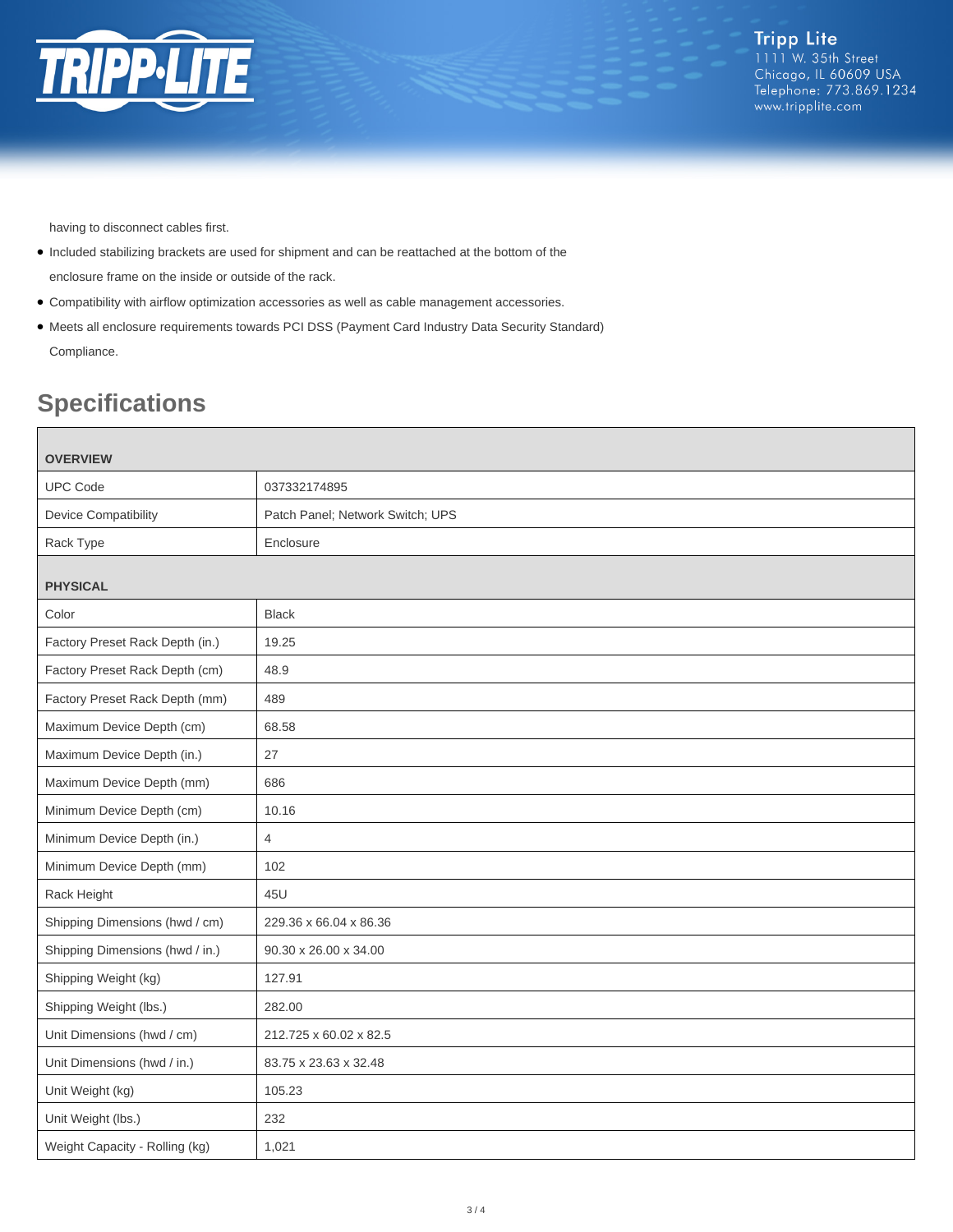

| Weight Capacity - Rolling (lbs.)              | 2250                                      |
|-----------------------------------------------|-------------------------------------------|
| Weight Capacity - Stationary (kg)             | 1,361                                     |
| Weight Capacity - Stationary (lbs.)           | 3000                                      |
| Rack Depth                                    | Shallow                                   |
| Number of Vertical Mounting Rails             | 4                                         |
|                                               |                                           |
| <b>SPECIAL FEATURES</b>                       |                                           |
| Grounding Lug                                 | Front and back door frames                |
| <b>Built-in Cable Management</b>              | Yes                                       |
|                                               |                                           |
| <b>STANDARDS &amp; COMPLIANCE</b>             |                                           |
| Certifications                                | UL60950; RoHS, CE; IP20 Protection Rating |
| Approvals                                     | EIA/ECA-310-E                             |
|                                               |                                           |
| <b>WARRANTY</b>                               |                                           |
| <b>Product Warranty Period</b><br>(Worldwide) | 5-year limited warranty                   |

© 2021 Tripp Lite. All rights reserved. All product and company names are trademarks or registered trademarks of their respective holders. Use of them does not imply any affiliation with or endorsement by them. Tripp Lite has a policy of continuous improvement. Specifications are subject to change without notice. Tripp Lite uses primary and third-party agencies to test its products for compliance with standards. See a list of Tripp Lite's testing agencies: <https://www.tripplite.com/products/product-certification-agencies>